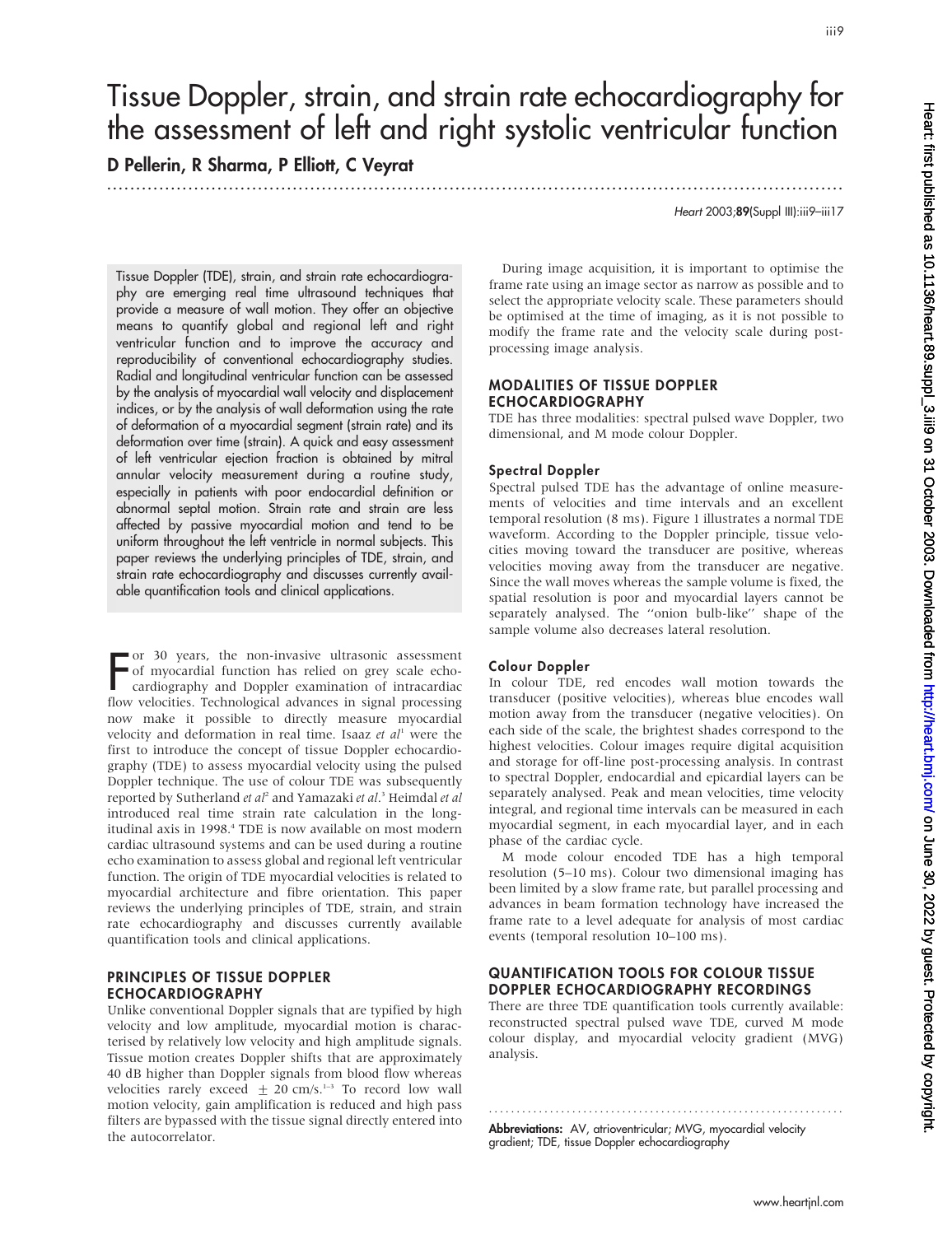

Figure 1 Tissue Doppler echocardiography (TDE), strain rate, and strain profiles of a normal subject obtained from an apical four chamber view. Time is on the horizontal axis. The region of interest is located in the mid inferoseptal segment. The TDE waveform consists of a first positive wave during the pre-ejection period, a systolic inward wall motion (S), followed by the isovolumic relaxation waves and by the outward wall motions Ea and Aa related to ventricular filling. Longitudinal strain rate profile is obtained from the same region of interest during the same cardiac cycle and shows corresponding waves. Negative systolic strain indicates longitudinal compression.

# Reconstructed spectral pulsed wave Doppler

Simultaneous pulsed Doppler interrogation of multiple myocardial segments can be obtained off-line using high frame rate colour two dimensional TDE cine-loops in order to generate time-velocity plots. Velocities measured off line are lower than those obtained from online spectral pulsed TDE because they are derived from regional mean velocity rather than peak velocity. The major advantage of reconstructed spectral pulsed wave TDE is that information from several myocardial segments can be obtained within the same cardiac cycle.

#### Curved M mode colour display

The curved M mode colour velocity display is a reconstructed colour M mode recording along a manually traced line. Curved M mode reconstruction provides an instantly interpretable visual display of segmental asynchrony between myocardial segments. Regional delays can be calculated according to temporal resolution (currently  $10-20$  ms), which depends on the frame rate.

#### Myocardial velocity gradient

In the normally contracting heart, the endocardium moves faster than the epicardium. The consequent velocity gradient across the thickness of the wall from the endocardium to the epicardium reflects the rate of change in wall thickness and is equivalent to strain rate. Systolic MVG is an indicator of regional myocardial contraction that is independent of the translational motion of the heart. MVG is also little affected by the Doppler angle of incidence.<sup>5 6</sup> From the theoretical construct devised by Fleming in 1994,7 a clinical method was proposed by several groups.<sup>8–17</sup> MVG was defined as the slope of the regression line between myocardial velocities and wall thickness. Units are  $s^{-1}$ . MVG can also be calculated as the difference between endocardial and epicardial velocities, divided by wall thickness.<sup>10</sup> Another MVG calculation algorithm has been proposed<sup>17</sup> using the time-velocity plot obtained by an automatic measurement of endocardial and epicardial velocities over time along a line parallel to endocardial or epicardial boundaries throughout the cardiac cycle. MVG calculations using this method correlate with that obtained by thickness-velocity plot and in addition provide automatic detection of peak velocity, timing, and duration of wall velocity changes over time.

TDE velocities have been validated using a rotating sponge model,<sup>8</sup> ventriculography and digitised M mode echocardiography,1 myocardial length crystals, and high fidelity pressure and conductance catheters.<sup>18</sup> A correlation has been shown between time intervals assessed by TDE and time intervals assessed haemodynamically.19 TDE velocities relate to the percentage of interstitial fibrosis and the myocardial  $\beta$ adrenergic receptor density.20

## PRINCIPLES OF STRAIN AND STRAIN RATE ECHOCARDIOGRAPHY

Strain and strain rate are TDE derived modalities that are now available in real time. Strain rate measures the rate of deformation of a tissue segment and is measured in  $s^{-1}$ . Peak systolic strain rate represents the maximal rate of deformation in systole. An algorithm calculates spatial differences in tissue velocities between neighbouring samples within the myocardium aligned along the Doppler beam. A sample distance of  $5-11$  mm has been previously used. Strain is obtained by integrating strain rate over time and represents deformation of a tissue segment over time. Strain is expressed as the per cent change from the original dimension. Systolic strain represents the magnitude of deformation between end diastole used as a reference point and end systole (fig 1).

Systolic strain is positive and blue encoded when there is regional expansion. This is thickening in parasternal views and lengthening in apical views. Negative systolic strain is yellow-red encoded to denote regional compression, which is thinning in parasternal views and shortening in apical views. Infarcted myocardial tissue does not demonstrate shortening or lengthening activity and shows no or minimal systolic strain rate or strain, which is displayed as green. The technique of raw data storage and reconstruction permits the measurement of tissue velocity, peak systolic strain rate, peak early and late diastolic strain rate, and peak systolic strain from the same sample volume within the same cardiac cycle. Simultaneous interrogation of multiple myocardial segments and curved M mode colour display are also applicable to strain and strain rate.

Myocardial strain and strain rate have been validated in vitro using compressed gelatin phantoms<sup>21 22</sup> and in vivo using ultrasonic crystals,<sup>23</sup> pressure-volume loops,<sup>24</sup> or magnetic resonance imaging.25 Peak posterior wall systolic strain rate accurately follows changes in myocardial contractility induced by adrenaline (epinephrine),  $\beta$  blockers, and pacing.26

The inter-observer and intra-observer variabilities of TDE, strain, and strain rate measurements were less than  $15\%$ .<sup>27-30</sup>

#### LIMITATIONS

As with flow Doppler, TDE velocity, strain rate, and strain measurements are angle dependent.<sup>23 31</sup> With the currently available technology, strain rate has a relatively poor signalto-noise ratio and is load sensitive.<sup>23</sup> Strain measurements are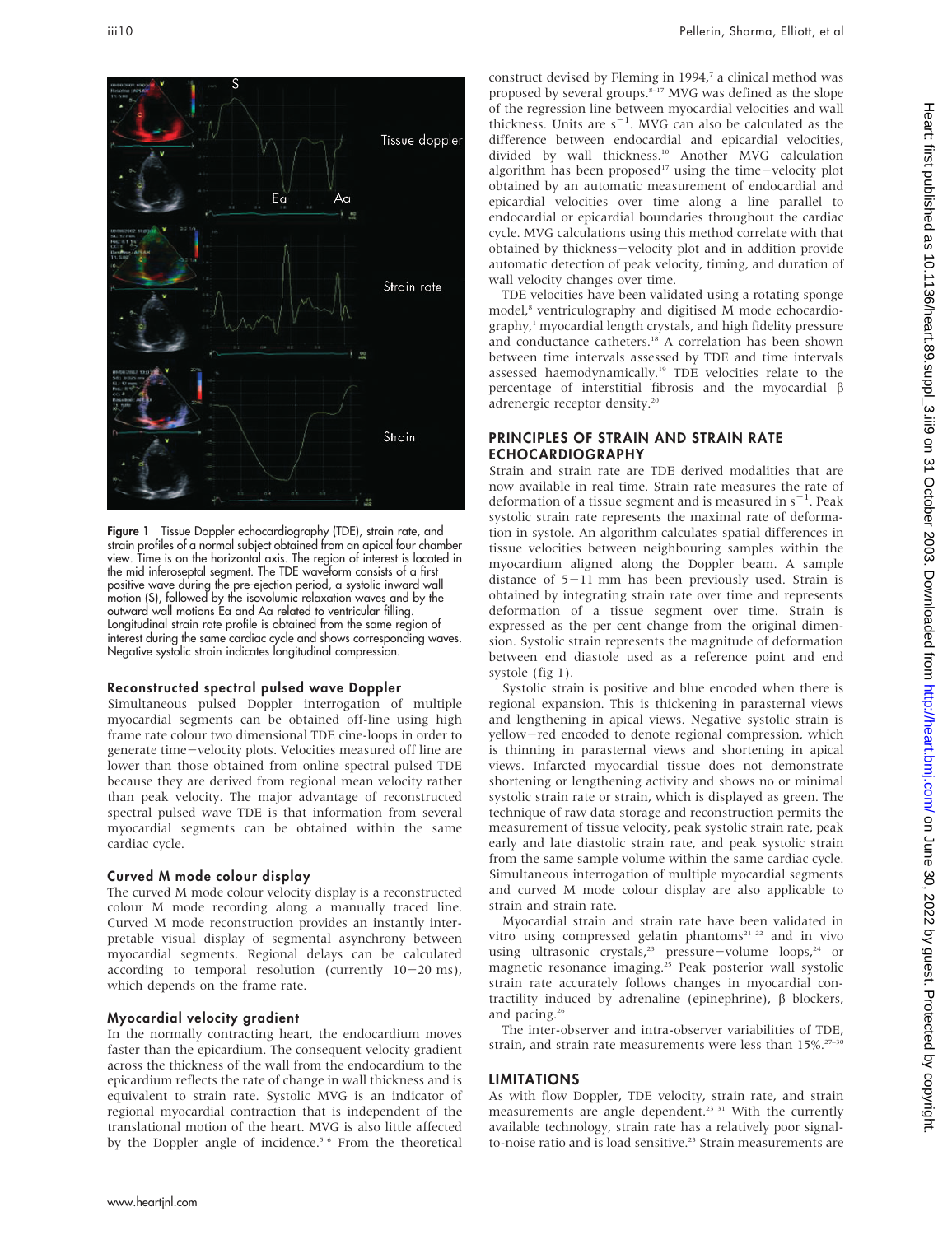made along a single ultrasound scan line. Three dimensional TDE may overcome this limitation.<sup>32</sup> Limitations related to complex fibre architecture and to translation and rotation of the heart apply to all imaging modalities. Off-line analysis is required for colour images, which is time consuming.

# ASSESSMENT OF GLOBAL SYSTOLIC LEFT AND RIGHT VENTRICULAR FUNCTION

TDE can be used to assess left ventricular ejection fraction using mitral annular velocity measurements during a routine study. This method is quicker and easier than the Simpson's rule with better reproducibility because tissue velocity assessment is not dependent on endocardial definition. Mitral annular velocity can be measured in more than 95% of patients.33 34 Heart contraction is caused by complex myocardial fibre architecture and orientation and has three components: longitudinal, radial, and rotational between base and apex.

#### Long axis function

Long axis function is assessed from the apical window. Harvey Feigenbaum suggested the assessment of mitral annular motion by echocardiography as an index of left ventricular systolic function in 1967 using M mode recordings.35 Velocities derived from the mitral annulus or the left ventricular base primarily reflect longitudinal motion. The longitudinally directed fibres are found in the subendocardium.36 37 As the apex of the heart remains stationary, long axis changes are reflected in movements of the base.

Mitral annular systolic velocity can be used as an index of global ventricular function.<sup>34 35</sup> 38<sup>39</sup> Several investigators have shown significant positive correlations between left ventricular ejection fraction and six-site average peak systolic mitral annular velocity.<sup>33 34 40–42</sup> When the patients were divided into two different groups with respect to an ejection fraction  $\geq 0.50$  or  $\leq 0.50$ , a cut-off mean systolic mitral annular velocity of  $\geq 7.5$  cm/s had a sensitivity of 79% and a specificity of 88% in predicting a preserved global left ventricular systolic function.<sup>33</sup> Peak mitral annular systolic velocity from the apical four chamber view (average from inferoseptal and lateral sites) correlated most closely with left ventricular ejection fraction as an individual view.

Mitral annular peak systolic velocity is also a sensitive indicator of alterations in left ventricular contractility induced by low dose dobutamine infusion at 1, 2, 3, and 5 µg/kg/min.<sup>43</sup> Mitral annular systolic velocity significantly increased with only  $1 \mu g/kg/min$  of dobutamine and further incremental increases occurred with each subsequent dose. A linear dose-response relation was demonstrated within this narrow dosage range. Routine measures of left ventricular ejection fraction by Simpson's rule did not detect increases until the  $3 \mu g/kg/min$  dose. Another report showed that mitral annular systolic velocity can detect abnormal systolic function in patients with heart failure and a normal ejection fraction (diastolic heart failure).<sup>44</sup>

However, mitral annular velocity measurement cannot be used in patients with severe mitral annular calcification, prosthetic ring or prosthetic mitral valve.

Recently, mitral annular velocity has been shown to be a powerful predictor of cardiac death over the next two years and provides significant incremental prognostic value compared with clinical information and mitral deceleration time of the E wave  $< 160$  ms.<sup>45</sup>

Tricuspid annular velocity can be used as an index of right ventricular function in patients with heart failure.<sup>46</sup> There was a good correlation between systolic annular velocity and right ventricular ejection fraction assessed by radionuclide ventriculography. A systolic annular velocity  $\lt$  11.5 cm/s predicted right ventricular ejection fraction  $\lt$  45% with a sensitivity of 90% and a specificity of 85%.<sup>46</sup> Tricuspid annular velocity may also be another prognostic index in patients with dilated cardiomyopathy.<sup>4</sup>

Myocardial acceleration during isovolumic contraction has recently been validated in experiments as a novel noninvasive index of right and left ventricular contractile function.<sup>48 49</sup>

# Radial function

Radial function is assessed from the parasternal window. Systolic MVG can be used to assess ventricular function in patients with paradoxical septal motion. In patients with atrial septal defect and paradoxical septal motion seen on conventional echo recordings, septal MVG fitted within the range of control subjects.<sup>50</sup>

Unlike conventional echo that does not show left ventricular wall motion during the pre-ejection period, TDE displays several colour strips within the walls representing wall motions with rapid changes in direction of motion. The velocity reversals had mirror signs in opposite walls, featuring successive inward and outward wall motions. In both walls, there was a simultaneous inward motion toward the left ventricular cavity centre.<sup>16 51</sup> Pre-ejection period inward motion velocity in the posterior wall correlated linearly with left ventricular systolic function.<sup>16</sup>

#### Aging

Transmitral inflow velocity, systolic and diastolic TDE velocity measurements vary with age. In contrast, there was no correlation between increasing age and systolic MVG.10 52 53 An inverse relation has also been shown between age and systolic velocity at peak dose dobutamine, in both men and women.<sup>54</sup>

#### Relation between systole and diastole

A relation between systole and diastole has been described in patients with dilated cardiomyopathy evaluated by TDE.<sup>55</sup> TDE ejection and early diastole peak velocities have been measured in controls and patients with multi-vessel coronary artery disease and in patients with idiopathic dilated cardiomyopathy. TDE ejection velocities were strongly and positively correlated with early diastole velocities in the left ventricular posterior wall. Velocity increase from ejection to early diastole was  $<$  25% in 78% of patients with ischaemic heart disease and might be useful in the non-invasive selection of patients with global severe left ventricular dysfunction and multi-vessel coronary artery disease.<sup>56</sup>

## QUANTIFICATION OF REGIONAL WALL MOTION

TDE, strain, and strain rate have the potential to objectively quantify regional ventricular wall motion using high frame rate and high resolution acquisition systems, and off-line analysis of digital images.

## Heterogeneity of ventricular wall motion in normal subjects

Normal values of TDE velocities have been reported<sup>57 58</sup> and regional differences in myocardial velocities have been described between individual wall segments using TDE.5 52 58–60

In the parasternal view, velocities are lower in the anteroseptal wall than in the posterior wall.<sup>5 59 60</sup> The translational motion of the heart in the chest during the cardiac cycle is anteriorly directed in systole and posteriorly directed in diastole. Velocities related to these components are superimposed on the intrinsic wall velocities, increasing velocity values at the posterior wall, and decreasing them in the septum. Systolic MVG was also lower in the anteroseptal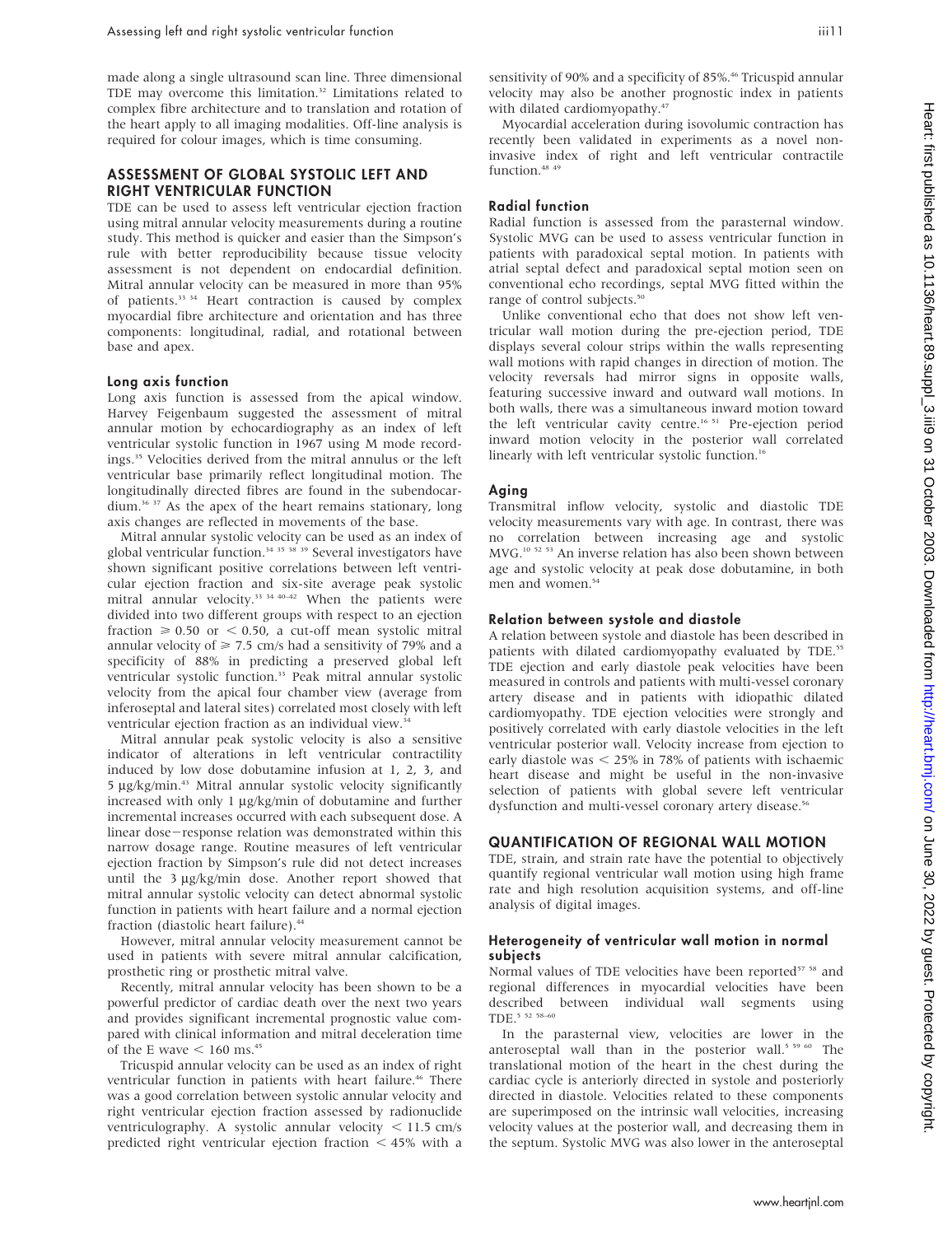wall  $(1.69 (0.53) s^{-1})$  than in the posterior wall  $(3.28$  $(0.67) s^{-1}$ ).

In the apical view, the longitudinal velocity decreases from base to apex.58 61 However, this may not represent intrinsic differences in tissue velocities, as this gradient was not seen when strain rate was measured by either echocardiography or magnetic resonance imaging.<sup>25</sup> Rather, the difference is a function of the greater motion of the whole heart at the base compared with the mid and apical regions. In addition, apical segments cannot be assessed using TDE because of the limited movement of the apex and unfavourable angle of incidence of apical myocardial motion with respect to the transducer position. Strain and strain rate are much less affected by passive myocardial motion and tend to be uniform throughout the left ventricle in normal subjects. The finding of MVG in a myocardial segment distinguishes active motion from passive translation.<sup>62</sup>

Longitudinal strain was lower than radial strain in controls. Longitudinal systolic strain and strain rate were –25 (7)% and –1.9 (0.7) s<sup>-1</sup> respectively, whereas radial systolic strain was –57 (11)% and systolic strain rate was  $-3.7$  (0.9) s<sup>-1</sup>.<sup>63</sup>

Velocities at the lateral margin of the tricuspid annulus are higher than those of the lateral mitral annulus.<sup>64</sup> In the right ventricle, longitudinal strain and strain rate were higher than in the left ventricle and were heterogeneous with maximal strain and strain rate in the mid free wall segment.<sup>63</sup>

#### Ischaemic heart disease

Contraction of the ventricle in the longitudinal axis is mainly caused by subendocardial fibres<sup>36</sup> which are sensitive to ischaemia.37 65 Experimental and clinical studies have shown that during acute ischaemia, myocardial peak systolic velocity and strain rate were notably reduced or reversed within 5 seconds after coronary occlusion and were delayed. In addition, there was positive velocity after the end of ejection.6 29 66–68 Post-systolic shortening or thickening is a sensitive marker of ischaemia and can be easily recognised by high velocity, strain rate or strain occurring during the isovolumic relaxation period, often extending into the early filling period.<sup>28 69 70</sup> Accurate timing of the aortic valve closure is crucial for recognition of post-systolic shortening. However, post-systolic shortening is a normal finding in healthy subjects occurring in approximately a third of myocardial segments and, thus, is not always a marker of disease. Pathologic post-systolic shortening has high magnitude with coexisting reduction in systolic strain and strain rate, and its peak occurred later than in control subjects $71$ (fig 2). Strain echocardiography has been shown to be a more sensitive technique than TDE for detecting regional ischaemic wall motion abnormalities during acute ischaemia.<sup>29</sup> Analysis of myocardial TDE velocities cannot distinguish between persistent ischaemia and stunning.14 This can be achieved using MVG calculation across the thickness of the wall without dobutamine infusion.<sup>72</sup> However, ischaemia and stunning can be distinguished using a dobutamine infusion. In the case of ischaemia, strain and strain rate decreased with post-systolic shortening<sup>28</sup> in contrast with stunning.<sup>69</sup> Reduction in radial systolic strain occurred earlier that the reduction in tissue velocities or visually estimated wall motion score.<sup>73</sup>

Myocardial strain rate and strain have the potential to discriminate acute from chronic ischaemia and myocardial infarction.23 Infarcted myocardium is characterised by significantly reduced systolic and diastolic velocities, deformation rates, and MVG and by the loss of the homogeneous distribution of systolic strain rate from apical to basal segments.<sup>9 27 33 74–77</sup> In the border zone, systolic velocity and MVG were lower than in normal segments when there was a large myocardial infarction. Reduced systolic longitudinal velocities have been found in ischaemic segments even if there was normal wall motion on visual assessment.<sup>76</sup> Using MVG, it was possible to distinguish between transmural and non-transmural acute myocardial infarction after reperfusion therapy without inotropic stimulation.<sup>72</sup>

# Quantification of stress echocardiography Detection of ischaemia

Although clinically useful in its present form, the main limitations of stress echocardiography interpretation are the subjective visual analysis of endocardial motion and wall thickening and the necessity of adequate training. In addition, the low temporal resolution typically used in clinical stress echocardiography does not always allow accurate detection of small differences in asynchrony.78 Myocardial velocity may provide a more objective correlate of ischaemia, reducing the expertise needed for interpreting stress echocardiography with improved reproducibility.

TDE criterion to detect stress induced ischaemia is a lack of increase in peak systolic velocity<sup>79 80</sup> (fig 2). Cut-off values for detection of ischaemia have been proposed.<sup>81</sup> These cut-off values were selected according to the lower 20th centiles of the velocity distribution in a normal population and gave diagnosis accuracy equivalent to expert interpretation in wall motion. In the MYDISE (myocardial Doppler in stress echo) study,<sup>54</sup> cut-off values were selected from receiver operator curves and were higher. A cut-off value of 10.3 cm/s for left anterior descending coronary artery disease, 10.8 cm/s for circumflex coronary artery disease, and 12.8 cm/s for right coronary artery disease were found in corresponding basal segments at peak stress.

Strain and strain rate may be superior to TDE velocity indices in the detection of induced ischaemia.<sup>82</sup> Measurements of endocardial velocity and conventional wall motion analysis did not reliably distinguish between ischaemic and non-ischaemic segments. In contrast an increase in MVG greater than  $2.6 \text{ s}^{-1}$  has been observed in nonischaemic segments, whereas no ischaemic segment showed an increase in MVG greater than  $1.5 \text{ s}^{-1}$ .

The amplitude and timing of deformation were compared with conventional stress echocardiography, perfusion scintigraphy, and coronary angiography.83 Post-systolic shortening was found in all ischaemic segments (fig 3). The ratio of postsystolic shortening to maximal segmental deformation was the best quantitative parameter to identify stress induced ischaemia and may be used as an objective marker of ischaemia during dobutamine stress echocardiography. Compared with conventional echocardiography, strain rate colour curved M mode analysis improved sensitivity and specificity from 81% and 82% to 86% and 90%, respectively.<sup>83</sup>

Time interval measurements are not influenced by the angle of incident ultrasound beam. Time to onset of myocardial relaxation in strain rate M mode display was delayed in ischaemic segments in patients with coronary artery disease.30 84 During dobutamine stress echocardiography, time to onset of relaxation decreased in all nonischaemic segments, whereas this decrease was blunted in ischaemic segments.<sup>84</sup> A change in time to onset of relaxation of 20% could identify new wall motion abnormalities with a sensitivity of 95% and a specificity of 75%.

#### Detection of viability

Quantification of regional left ventricular function may reduce the expertise needed for interpretation and improve the reproducibility for the identification of myocardial viability in patients with chronic coronary artery disease and severe left ventricular dysfunction.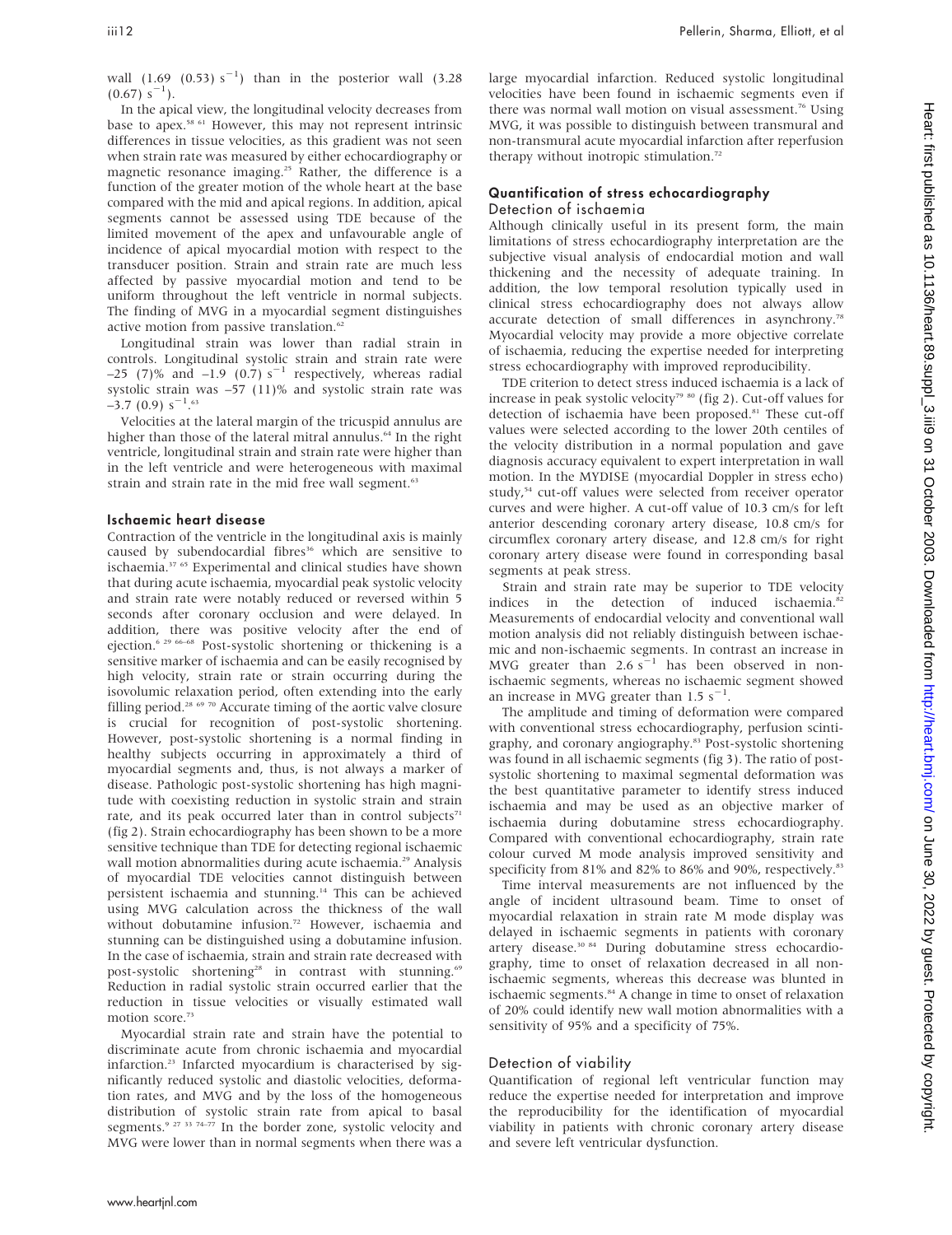

Figure 2 Quantitative analysis of a dobutamine stress echocardiographic study performed in a 53 year old patient who presented with atypical chest pain. Baseline, low dose, and peak dose dobutamine infusion have been recorded using colour high frame rate TDE. Strain rate and strain images were obtained and analysed off-line. The region of interest was located in the inferobasal segment where visual interpretation of changes in wall thickening and endocardial motion proved difficult. At baseline, longitudinal TDE, strain rate, and strain profiles showed a normal pattern with peak systolic velocity 5 cm/s, peak systolic strain rate –1.9 s<sup>–1</sup>, and peak systolic strain –30%. During low dose dobutamine infusion, TDE velocity and<br>deformation rate increased. Peak systolic TDE velocity was 11 cm/s and pe decreased to –25%. During peak dose dobutamine intusion, peak systolic TDE velocity was reduced to 7.8 cm/s. The basal interior region showed<br>longitudinal expansion in systole with inverted and positive peak systolic strai isovolumic relaxation (post-systolic shortening). Systolic strain was clearly positive as opposed to baseline and low dose dobutamine profiles. This segment, therefore, became ischaemic at peak stress and showed a biphasic response during incremental doses of dobutamine.



**Figure 3** Colour curved M mode longitudinal strain rate images in the same patient as in fig 2 obtained in the inferobasal segment at baseline and peak dose dobutamine infusion. At baseline, there is negative systolic strain rate (red encoded) showing normal longitudinal shortening. During peak dose dobutamine infusion, there is positive systolic strain rate (blue encoded) showing longitudinal expansion or lengthening. The systolic strip is followed by a red encoded strip (\*) occurring after aortic valve closure showing post-systolic shortening, another marker of ischaemia. Curved M mode reconstruction provides a visual analysis of segmental deformation rate of myocardial segments.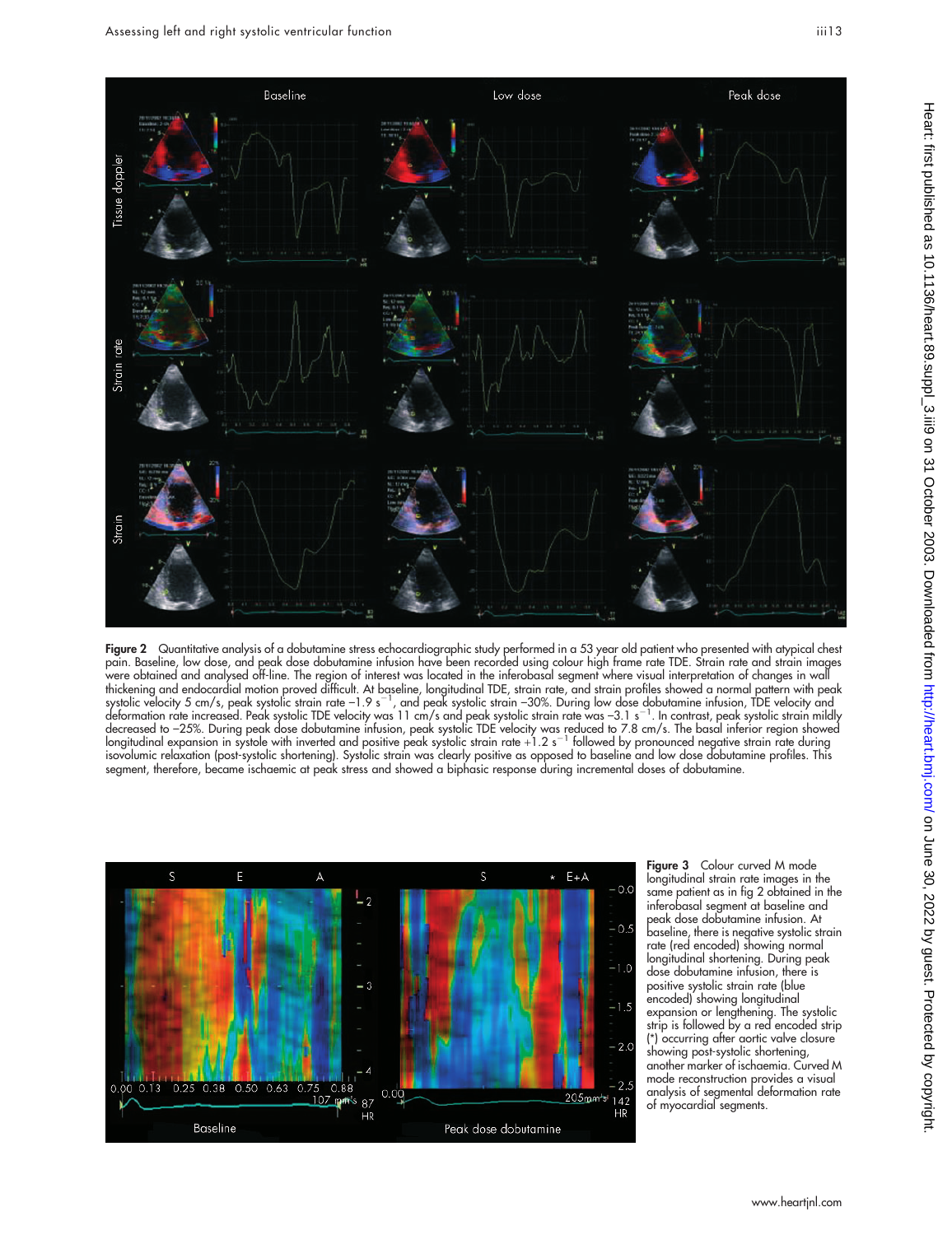Sensitivity in the detection of viable myocardium was improved by using TDE velocity when compared with conventional echocardiographic parameters.<sup>85 86</sup> A combination of echo and TDE techniques was able to detect as many severely hypokinetic or akinetic but viable segments as rest-reinjection thallium tomography in patients with chronic coronary artery disease and low left ventricular ejection fraction.<sup>8</sup>

In patients after myocardial infarction MVG between endocardium and epicardium during dobutamine stimulation showed high sensitivity for the prediction of reversible dysfunction.<sup>88</sup> In patients with severe chronic three vessel disease and left ventricular dysfunction, transmural MVG could distinguish viable from non-viable segments when compared with rest-reinjection thallium tomography.<sup>89</sup> In viable segments, the highest velocities were found in the mid layer conferring a bell shaped pattern to the MVG. Contractile reserve was mainly caused by increased mid wall velocities (fig 4). These results suggest that the contractile properties of diseased but viable myocardium are mainly concentrated in the mid layer. The dramatic ultrastructural changes observed in hibernating myocardium may explain the heterogeneity of the MVG. In non-viable segments, the distribution of velocity was close to zero or anarchic with small variation and did not change significantly with dobutamine.<sup>89</sup>

Changes in regional function of stunned myocardium during inotropic stimulation were better characterised by strain rate than by strain values on experiments.<sup>69</sup>

Using 18F-fluorodeoxyglucose positron emission tomography as reference, an increase in systolic strain rate of 0.23  $s$ <sup>-</sup> during low dose dobutamine infusion has been shown to discriminate viable from non-viable myocardium with a sensitivity of 83% and specificity of 84%. In that study, strain echocardiography was superior to two dimensional or tissue Doppler imaging for the assessment of myocardial viability.<sup>90</sup>

#### Cardiomyopathy

Several studies have shown that TDE, strain, and strain rate echocardiography can detect subclinical dysfunction when conventional echocardiography is normal in patients with cardiomyopathy. One potential implication of this diagnostic sensitivity is the early detection of disease in asymptomatic gene carriers of familial cardiomyopathy.

Left ventricular hypertrophy is the clinical sign of familial hypertrophic cardiomyopathy and is absent in a significant number of subjects with causal mutations. In a transgenic rabbit model of human hypertrophic cardiomyopathy, TDE detected myocardial contraction and relaxation abnormalities, irrespective of cardiac hypertrophy.<sup>91</sup> Mitral annular systolic and early diastolic velocities also detected myocardial abnormalities in patients with hypertrophic cardiomyopathy and provided early diagnosis before and independently of hypertrophy.<sup>92</sup> Mitral annular systolic velocity  $<$  12 cm/s and early diastolic velocity  $<$  13 cm/s gave a sensitivity of 100% and a specificity of 90%. This pioneer work has to be confirmed by other reports.

In patients with secondary left ventricular hypertrophy, radial function may compensate for longitudinal dysfunction. Normal short axis systolic function may be associated with abnormalities in the timing and amplitude of apically directed myocardial velocities in these patients.<sup>57</sup>

Distinguishing physiological adaptive left ventricular hypertrophy caused by exercise, as in athletes, from a pathological process, as in hypertrophic cardiomyopathy, despite similar left ventricular hypertrophy has been achieved in patients<sup>12</sup> and in animal experiments<sup>93</sup> using MVG across the thickness of the left ventricular posterior wall. MVG values  $\leq 7$  s<sup>-1</sup> showed a positive predictive value of 96% and a negative predictive value of 94%.12 This regional diastolic parameter was less sensitive in the older population. Long axis systolic and early diastolic velocities were decreased in patients with pathologic hypertrophy, but preserved in athletes. The best differentiation of pathologic from physiologic hypertrophy was provided by a mean systolic annular velocity  $\leq$  9 cm/s (sensitivity 87%, specificity 97%).<sup>94</sup>

In restrictive cardiomyopathy, mitral annular velocity and posterior wall MVG were reduced whereas these parameters were within normal range in constrictive pericarditis.<sup>95 96</sup> MVG during isovolumic relaxation was positive in restrictive patients and negative in constrictive patients.

Cardiac AL (primary) amyloidosis is characterised by an early impairment in systolic function at a time when fractional shortening remains normal. This abnormality precedes the onset of congestive heart failure and can be detected by systolic strain and strain rate but is not apparent by TDE systolic velocity.<sup>97</sup>

Fabry cardiomyopathy is diagnosed by detection of left ventricular hypertrophy in patients with a-galactosidase A deficiency. Conventional non-invasive tools are unable to provide a pre-clinical diagnosis allowing prompt institution of enzymatic therapy. Early detection of Fabry cardiomyopathy has been obtained by TDE before development of left ventricular hypertrophy.<sup>98</sup>

In patients with Friedrich's ataxia who were homozygous for the GAA expansion in the smaller allele of the Friedrich's ataxia gene,<sup>99</sup> systolic and early diastolic radial MVG was lower than in age matched control subjects. A uniform reduction of strain and strain rate indices has also been



Figure 4 Quantitative analysis of stress echocardiography for the detection of viable myocardium in a 63 year old man with severe three vessel coronary artery disease and a left ventricular ejection fraction of 32%. Transmural myocardial velocities across the thickness of the wall were measured in a severely hypokinetic but viable segment assessed by echocardiography and rest-reinjection thallium tomography. The highest velocities located in the mid layer conferring a bell shaped pattern to the myocardia velocity gradient in contrast with the usual pattern of linearly decreasing velocity from endocardium to epicardium. During low dose dobutamine infusion contractile reserve was mainly caused by increased mid wall velocity.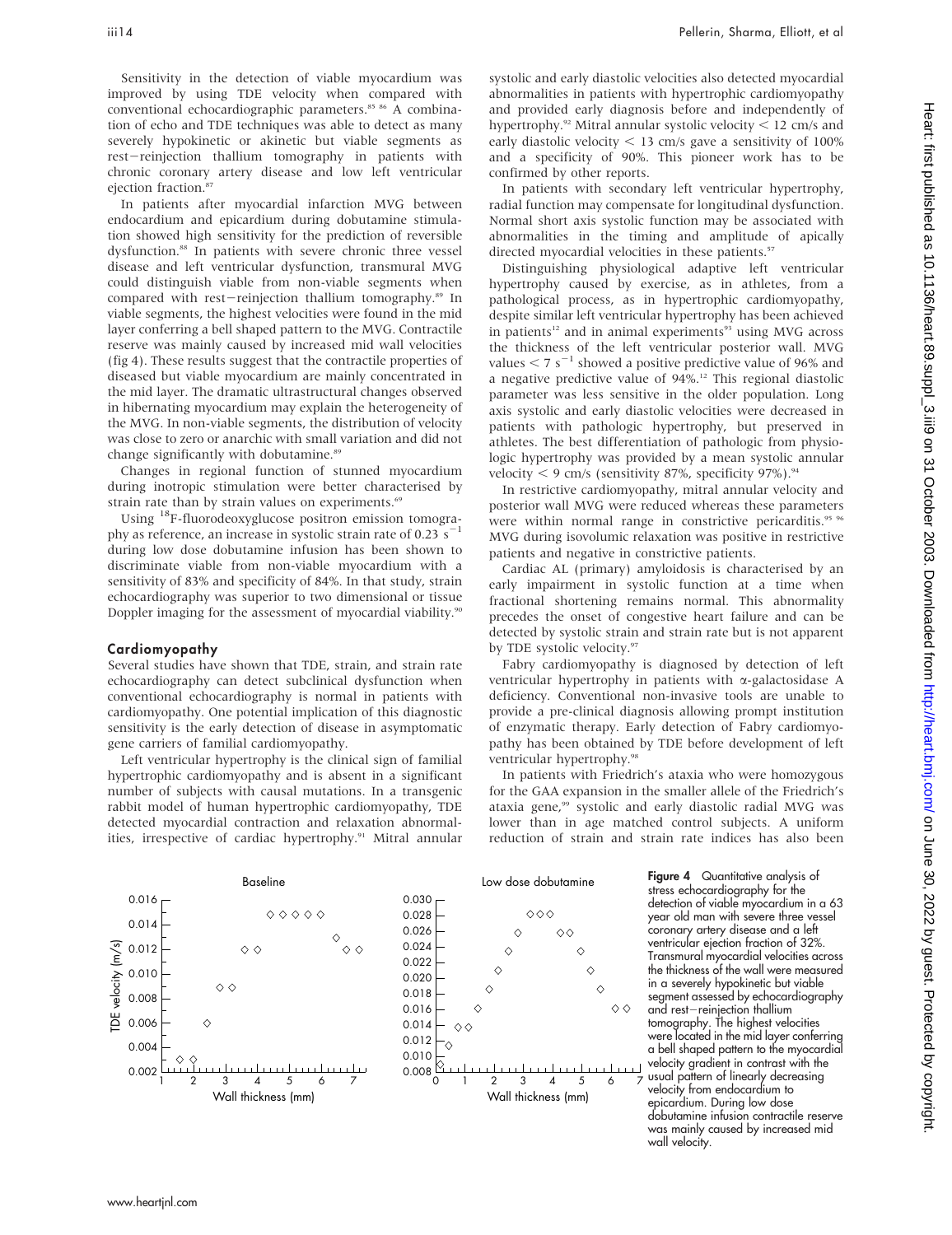shown in hypertrophic and non-hypertrophic left ventricular myocardium in patients with Friedrich's ataxia whereas no changes occurred in the right ventricle.<sup>100</sup>

In patients with dilated cardiomyopathy, intraventricular mechanical asynchrony can be assessed by analysing the temporal relation of myocardial velocities between various segments of ventricular walls. The prevalence of left ventricular systolic and diastolic asynchrony was 51% and 46%, respectively, in patients with narrow QRS complexes, and 73% and 69%, respectively, in patients with wide QRS complexes.101 As QRS complex duration is not a determinant of systolic asynchrony, intraventricular synchronicity has to be assessed by TDE when considering cardiac resynchronisation therapy. Detection of the most delayed left ventricular wall may guide left ventricular lead implantation and could be detected by the assessment of time to peak systolic velocity102 and interval between the end of the A wave and beginning of the next E wave using DTE<sup>103</sup> in basal segments.

## Multisite pacing

After device implantation, several atrioventricular (AV) intervals are tested to optimally programme the device. The optimal AV delay is chosen as the shortest AV interval to obtain the longest left ventricular filling time without interruption of the A wave.104 Improvement of asynchrony, duration of left ventricular filling, duration of ejection as well as mitral regurgitation, and left ventricular remodelling are assessed.105

# **CONCLUSION**

Tissue Doppler, strain, and strain rate echocardiography provides additional information to conventional echocardiography. A quick and easy assessment of left ventricular ejection fraction is obtained by mitral annular velocity measurement during a routine study, especially in patients with poor endocardial definition or abnormal septal motion. Tissue Doppler, strain, and strain rate echocardiography provides quantification of regional wall motion at rest and during stress. However, time consuming off-line analysis of colour images is required in the present state of technology.

Strain rate and strain are less affected by passive myocardial motion and tend to be uniform throughout the left ventricle in normal subjects.

These non-invasive techniques are rapidly evolving and expanding. Further refinements in signal processing and quantitative analysis are likely in the near future.

#### ACKNOWLEDGEMENTS

The authors would like to thank Mrs Harriet St Pierre for her technical assistance.

#### Authors' affiliations .....................

D Pellerin, R Sharma, P Elliott, The Heart Hospital, London, UK C Veyrat, Institut Mutualiste Monsouris, Paris, France

Correspondence to: Dr Denis Pellerin, The Heart Hospital, 16-18 Westmoreland Street, London W1G 8PH, UK; denis.pellerin@uclh.nhs.uk

## **REFERENCES**

- 1 Isaaz K, Thompson A, Ethevenot G, et al. Doppler echocardiographic measurements of flow velocity motion of left ventricular posterior wall. Am J Cardiol 1989;64:66–75.
- 2 Sutherland GR, Stewart MJ, Groundstroem WE, et al. Color Doppler myocardial imaging: a new technique for the assessment of myocardial function. J Am Soc Echocardiogr 1994;7:441–58.
- 3 Yamazaki N, Mine Y, Sano A, et al. Analysis of ventricular wall motion using color-coded tissue Doppler imaging system. Jpn J Appl Phys 1994;33:3141–6.
- 4 Heimdal A, Stoylen A, Torp H, et al. Real-time strain rate imaging of the left ventricle by ultrasound. J Am Soc Echocardiogr 1998;11:1013–9.
- 5 Donovan CL, Armstrong WF, Bach DS. Quantitative Doppler tissue imaging of the left ventricular myocardium: validation in normal subjects. Am Heart J 1995;130:100–4.
- 6 Bach DS, Armstrong WF, Donovan CL, et al. Quantitative Doppler tissue imaging for assessment of regional myocardial velocities during transient ischemia and reperfusion. Am Heart J 1996;132:721–5.
- 7 Fleming AD, Xia X, McDicken WN, et al. Myocardial velocity gradients detected by Doppler imaging. Br J Radiol 1994;67:679-88.
- 8 Miyatake K, Yamagishi M, Tanaka N, et al. New method for evaluating left ventricular wall motion by color-coded tissue Doppler imaging: in vitro and in vivo studies. J Am Coll Cardiol 1995;25:717–24.
- 9 Uematsu M, Miyatake K, Tanaka N, et al. Myocardial velocity gradient as a new indicator of regional left ventricular contraction: detection by a twodimensional tissue Doppler imaging technique. J Am Coll Cardiol 1995;26:217–23.
- 10 Palka P, Lange A, Fleming AD, et al. Age-related transmural peak mean velocities and peak velocity gradients by Doppler myocardial imaging in<br>normal subjects. *Eur Heart J* 1996;**17**:940–50.
- 11 Palka P, Lange A, Wright RA, et al. Myocardial velocity gradient measured throughout the cardiac cycle in dilated cardiomyopathic hearts. A potential new parameter of systolic and diastolic myocardial function by Doppler
- myocardial imaging. *Eur J Ultrasound* 1997;5:151–4.<br>12 **Palka P**, Lange A, Fleming AD, *et al. Differences in myocardial velocity*<br>12 gradient measured throughout the cardiac cycle in patients with hypertrophic cardiomyopathy, athletes and patients with left ventricular hypertrophy due to hypertension. J Am Coll Cardiol 1997;30:760–8.
- 13 Derumeaux G, Cochonneau O, Douillet R, et al. [Comparison of myocardial velocities by tissue color Doppler imaging in normal subjects and in dilatec<br>cardiomyopathy]. Ar*ch Mal Coeur Vaiss* 1997;**90**:773–8.
- 14 Derumeaux G, Ovize M, Loufoua J, et al. Assessment of nonuniformity of transmural myocardial velocities by color-coded tissue Doppler imaging: characterization of normal, ischemic, and stunned myocardium. Circulation 2000;101:1390–5.
- 15 Cohen L, Pajany F, Pellerin D, et al. Cardiac wall tracking using Doppler tissue imaging. International Electronic and Electrical Engineering (IEEE) Transactions on Pattern Analysis and Machine Intelligence 1996;3:295–8.
- 16 **Pellerin D**, Cohen L, Larrazet F, *et al.* Preejectional lett ventricular wall motion<br>in normal subjects using Doppler tissue imaging and correlation with ejection<br>fraction. Am J Cardiol 1997;**80**:601–7.
- 17 Pellerin D, Berdeaux A, Cohen L, et al. Comparison of 2 myocardial velocity gradient assessment methods during dobutamine infusion with Doppler
- myocardial imaging. J Am Soc Echocardiogr 1999;1**2**:22–31.<br>18 **Gorcsan J**, Strum DP, Mandarino WA, *et al.* Quantitative assessment of alterations in regional left ventricular contractility with color-coded tissue Doppler echocardiography. Comparison with sonomicrometry and pressure-<br>volume relations. *Circulation* 1997;**95**:2423–33.<br>19 **Zamorano J**, Wallbridge DR, Ge J, *et al*. Non-invasive assessment of cardiac
- physiology by tissue Doppler echocardiography. A comparison with invasive haemodynamics. Eur Heart J 1997;18:350-9.
- 20 Shan K, Bick RJ, Pointdexter BJ, et al. Relation of tissue Doppler derived myocardial velocities to myocardial structure and beta-adrenergic receptor density in man. J Am Coll Cardiol 2000;36:891-6.
- 21 Belohlavek M, Bartleson VB, Zobitz ME. Real-time strain rate imaging:validation of peak compression and expansion rates by a tissuemimicking phantom. Echocardigraphy 2001;18:565–71.
- 22 Heimdal A, D'Hooge J, Bijnens B, et al. In vitro validation of in-plane strain rate imaging. A new ultrasound technique for evaluating regional myocardial deformation based on tissue Doppler imaging. Echocardiography 1998;15:S40.
- 23 Urheim S, Edvardsen T, Torp H, et al. Myocardial strain by Doppler echocardiography. Validation of a new method to quantify regional myocardial function. *Circulation* 2000;102:1158–64.
- 24 Greenberg NL, Firstenberg MS, Castro PL, et al. Doppler-Derived Myocardial Systolic Strain Rate Is a Strong Index of Left Ventricular Contractility. Circulation 2002;105:99-105.
- 25 Edvardsen T, Gerber BL, Garot J, et al. Quantitative assessment of intrinsic regional myocardial deformation by Doppler strain rate echocardiography in humans: validation against three-dimensional tagged magnetic resonance maging. Circulation 2002;106:50–6.
- 26 Weidemann F, Jamal F, Kowalski M, *et al.* Can strain rate and strain quantify changes in regional systolic function during dobutamine infusion,<br>β-blockade, and atrial pacing-implications for quantitative stress echocardiography. J Am Soc Echocardiogr 2002;15:416–24.
- 27 Voigt JU, Arnold MF, Karlsson M, et al. Assessment of regional longitudinal myocardial strain rate derived from Doppler myocardial imaging indexes in normal and infarcted myocardium. J Am Soc Echocardiogr 2000;13:588–98.
- 28 Jamal F, Kukulski T, Strotmann J, et al. Quantification of the spectrum of changes in regional myocardial function during acute ischemia in closed chest pigs: an ultrasonic strain rate and strain study. J Am Soc Echocardiogr 2001;14:874–84.
- 29 Edvardsen T, Skulstad H, Aakhus S, et al. Regional myocardial systolic function during acute myocardial ischemia assessed by strain Doppler echocardiography. J Am Coll Cardiol 2001;37:726-30.
- 30 Belohlavek M, Pislaru C, Bae RY, et al. Real-time strain rate echocardiographic imaging: temporal and spatial analysis of postsystolic compression in acutely ischemic myocardium. J Am Soc Echocardiogr 2001;14:360–9.
- Castro PL, Greenberg NL, Drinko JK, et al. Potential pitfalls in strain rate imaging: angle dependency. Biomed Sci Instrum 2000;36:197–202.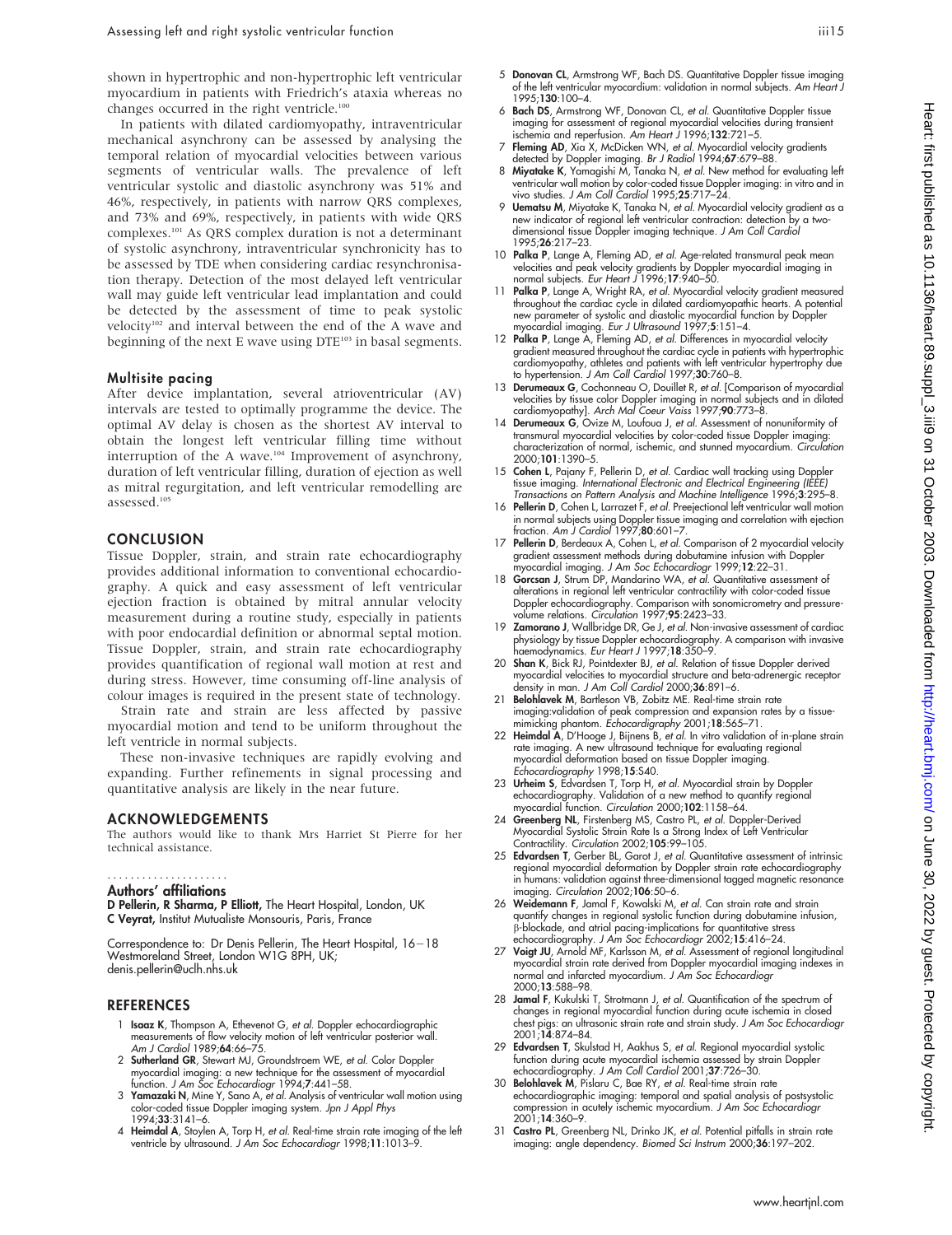Heart: first published as 10.1136/heart.89.suppl\_3.iii9 on 31 October 2003. Downloaded from <http://heart.bmj.com/> on June 30, 2022 by guest. Protected by copyright.

2022 by guest. Protected by copyright.

Heart: first published as 10.1136/heart.89.suppl\_3.iii9 on 31 October 2003. Downloaded from http://heart.bmj.com/ on June 30,

- 60 Gorcsan J, Gulati VK, Mandarino WA, et al. Color-coded measures of myocardial velocity throughout the cardiac cycle by tissue Doppler imaging to quantify regional left ventricular function. Am Heart J
- 1996;131:1203–13. 61 Pai RG, Gill KS. Amplitudes, durations, and timings of apically directed left ventricular myocardial velocities: II. Systolic and diastolic asynchrony in patients with left ventricular hypertrophy. J Am Soc Echocardiogr  $1998 \cdot 11 \cdot 112 - 8$
- 62 Pellerin D, Cohen L, Larrazet F, et al. New insights into septal anterior wall motion velocities at end-systole in normal and hypertrophied left ventricles. Eur J Echocardiogr 2003;4:108–18.
- 63 Weidemann F, Eyskens B, Jamal F, et al. Quantification of regional left and right ventricular radial and longitudinal function in healthy children using ultrasound-based strain rate and strain imaging. J Am Soc Echocardiogr 2002;15:20–8.
- 64 Isaaz K, Munoz del Romeral L, Lee E, et al. Quantitation of the motion of the cardiac base in normal subjects by Doppler echocardiography. J Am Soc Echocardiogr 1993;6:166–76.
- 65 Alam M, Hogherd C, Thorstrand C, et al. Haemodynamic significance of the atrioventricular plane displacements in patients with coronary artery disease. Eur Heart J 1992;13:194–200.
- 66 Derumeaux G, Ovize M, Loufoua J, et al. Doppler tissue imaging quantitates regional wall motion during myocardial ischemia and reperfusion. Circulation 1998;97:1970–7.
- 67 Kukulski T, Jamal F, D'Hooge J, et al. Acute changes in systolic and diastolic events during clinical coronary angioplasty: a comparison of regional velocity, strain rate, and strain measurement. J Am Soc Echocardiogr 2002;15:1–12.
- 68 Jamal F, Kukulski T, D'Hooge J, et al. Abnormal postysystolic thickening in autely ischemic myocardium during coronary angioplasty: a velocity, strain, and strain rate Doppler myocardial imaging study. J Am Soc Echocardiogr 1999;12:994–6.
- 69 Jamal F, Strotmann J, Weidemann F, et al. Noninvasive quantification of the contractile reserve of stunned myocardium by ultrasonic strain rate and strain. Circulation 2001;104:1059–65.
- 70 Pislaru C, Belohlavek M, Bae RY, et al. Regional asynchrony during acute myocardial ischemia quantified by ultrasound strain rate imaging. J Am Coll Cardiol 2001;37:1141–8.
- 71 Voigt JU, Lindenmeier G, Exner B, et al. Incidence and characteristics of segmental postsystolic longitudinal shortening in normal, acutely ischemic, and scarred myocardium. J Am Soc Echocardiogr 2003;16:415-23.
- 72 Derumeaux GA, Loufoua J, Pontier G, et al. Tissue Doppler imaging ditterentiates transmural trom nontransmural acute myocardial intarction<br>after reperfusion therapy. *Circulation* 2001;**103**:589–96.
- 73 Armstrong G, Pasquet A, Fukamachi K, et al. Use of peak systolic strain as an index of regional left ventricular function: comparison with tissue Doppler<br>velocity during dobutamine stress and myocardial ischemia. *J Am Soc*<br>*Echocardiogr* 2000;**13**:731–7.
- 74 Hatle L, Sutherland GR. Regional myocardial function—a new approach. Eur Heart J 2000;21:1337–57.
- 75 Garot J, Derumeaux GA, Monin JL, et al. Quantitative systolic and diastolic transmyocardial velocity gradients assessed by M-mode colour Doppler tissue imaging as reliable indicators of regional left ventricular function after acute myocardial infarction. Eur Heart J 1999;20:593-603.
- 76 Palmes PP, Masuyama T, Yamamoto K, et al. Myocardial longitudinal motion by tissue velocity imaging in the evaluation of patients with myocardial infarction. J Am Soc Echocardiogr 2000;13:818–26.
- Garcia-Fernandez MA, Azevedo J, Moreno M, et al. Regional diastolic function in ischaemic heart disease using pulsed wave Doppler tissue<br>imaging. *Eur Heart J* 1999;**20**:496–505.
- 78 Pellerin D, Brecker SJ. A step further in inter-institutional agreement in interpretation of dobutamine stress echocardiograms. Eur Heart J 2002;23:768–71.
- 79 Pasquet A, Armstrong G, Rimmerman C, et al. Correlation of myocardial Doppler velocity response to exercise with independent evidence of myocardial ischemia by dual-isotope single-photon emission computed tomography. Am J Cardiol 2000;85:536–42.
- 80 Pasquet A, Armstrong G, Beachler L, et al. Use of segmental tissue Doppler velocity to quantitate exercise echocardiography. J Am Soc Echocardiogr 1999;12:901–12.
- 81 Cain P, Baglin T, Case C, et al. Application of tissue Doppler to interpretation of dobutamine echocardiography and comparison with quantitative
- coronary angiography. Am J Cardiol 2001;**87**:525–31.<br>82 **Tsutsui H**, Uematsu M, Shimizu H, et al. Comparative usefulness of myocardial velocity gradient in detecting ischemic myocardium by c<br>dobutamine challenge. *J Am Coll Cardiol* 1998;**31**:89–93.
- 83 Voigt JU, Exner B, Schmiedehausen K, et al. Strain-rate imaging during dobutamine stress echocardiography provides objective evidence ol<br>inducible ischemia. *Circulation* 2003;1**07**:2120–6.
- 84 Abraham TP, Belohlavek M, Thompson HL, et al. Time to onset of regional relaxation: feasibility, variability and utility of a novel index of regional myocardial function by strain rate imaging. J Am Coll Cardiol
- 2002;39:1531–7.
- 85 Altinmakas S, Dagdeviren B, Uyan C, *et al.* Prediction of viability by pulsed-<br>wave Doppler tissue sampling of asynergic myocardium during low-dose<br>dobutamine challenge. *Int J cardiol* 2000;**74**:107–13.
- 86 Rambaldi R, Poldermans D, Bax JJ, et al. Doppler tissue velocity sampling improves diagnostic accuracy during dobutamine stress echocardiography for the assessment of viable myocardium in patients with severe left ventricular dysfunction. Eur Heart J 2000;21:1091-8.
- 32 Lange A, Walayat M, Turnbull CM, et al. Assessment of atrial septal defect morphology by transthoracic three dimensional echocardiography using standard grey scale and Doppler myocardial imaging techniques comparison with magnetic resonance imaging and intraoperative findings. Heart 1997;78:382–9.
- 33 Alam M, Wardelle J, Andersson E, et al. Effects of first myocardial infarction on left ventricular systolic and diastolic function with the use of mitral annular velocity determined by pulsed wave Doppler tissue imaging. J Am Soc Echocardiogr 2000;13:343–52.
- 34 Gulati VK, Katz WE, Follansbee WP, et al. Mitral annular descent velocity by tissue Doppler echocardiography as an index of global left ventricular function. Am J Cardiol 1996;77:979–84.
- 35 Feigenbaum H, Zaky A, Nasser WK. Use of ultrasound to measure left ventricular stroke volume. Circulation 1967;38:1092–2099.
- 36 Rushmer RF, Crystal DK, Wagner C. The functional anatomy of ventricular contraction. Circ Res 1952;1:162–170.
- 37 Simpson IA. Echocardiographic assessment of the long axis: a simple solution to a complex problem. Heart 1997;78:211-2. 38 Jones CJH, Raposo L, Gibson DG. Functional importance of the longaxis
- dynamics of the human left ventricle. Br Heart J 1990;63:215-20. 39 Pai RG, Bodenheimer MM, Pai SM, Koss JH, et al. Usefulness of systolic
- excursion of the mitral anulus as an index of left ventricular systolic function. Am J Cardiol 1991;67:222-4.
- 40 Yamada H, Oki T, Tabata T, et al. Assessment of left ventricular systolic wall motion velocity with pulsed tissue Doppler imaging: comparison with peak<br>dP/dt of the left ventricular pressure curve. J Am Soc Echocardiogr 1998;11:442–9.
- 41 Nagueh SF, Middleton KJ, Kopelen HA, et al. Doppler tissue imaging: a noninvasive technique for evaluation of left ventricular relaxation and estimation of filling pressures. J Am Coll Cardiol 1997;30:1527-33.
- 42 Vinereanu D, Khokhar A, Tweddel AC, et al. Estimation of global left ventricular function from the velocity of longitudinal shortening. Echocardigraphy 2002;19:177–85.
- 43 Gorcsan J, Deswal A, Mankad S, et al. Quantification of the myocardial response to low-dose dobutamine using tissue Doppler echocardiographic<br>measures of velocity and velocity gradient. Am J Cardiol 1998;81:615–23.<br>44 Yip G, Wang M, Zhang Y, et al. Left ventricular long axis function in diast
- heart failure is reduced in both diastole and systole: time for a redefinition. Heart 2002:**87**:121-5
- 45 Wang M, Yip GW, Wang AY, et al. Peak early diastolic mitral annulus velocity by tissue Doppler imaging adds independent and incremental<br>prognostic value. J Am Coll Cardiol 2003;41:820–6.<br>46 Meluzin J, Spinarova L, Bakala J, *et al.* Pulsed Doppler tissue imaging of the
- velocity of tricuspid annular systolic motion: a new, rapid, and non-invasive method of evaluating right ventricular systolic function. Eur Heart J 2001;22:340–8.
- 47 Ghio S, Rescusani F, Klersy C, et al. Prognostic usefulness of the tricuspid annular plane systolic excursion in patients with congestive heart failure secondary to idiopathic or ischemic dilated cardiomyopathy. Am J Cardiol 2000;85:837–42.
- 48 Vogel M, Schmidt MR, Kristiansen SB, et al. Validation of myocardial acceleration during isovolumic contraction as a novel noninvasive index of right ventricular contractility. Comparison with ventricular pressure-volume<br>relations in an animal model. *Circulation* 2002;**105**:1693–9.
- Vogel M, Cheung MMH, Li J, et al. Noninvasive assessment of left ventricular force-frequency relationships using tissue Doppler-derived isolvolumic acceleration. Validation in an animal model. Circulation 2003;107:1647–52.
- 50 Uematsu M, Nakatani S, Yamagishi M, et al. Usefulness of myocardial velocity gradient derived from two-dimensional tissue Doppler imaging as an indicator of regional myocardial contraction independent of translational motion assessed in atrial septal defect. Am J Cardiol 1997;79:237–41.
- 51 Pellerin D, Berdeaux A, Cohen L, et al. Pre-ejectional left ventricular wall motions studied on conscious dogs using Doppler myocardial imaging.<br>Relationships with indices of left ventricular function. *Ultrasound Med Bio*l 1998;24:1271–83.
- 52 Alam M, Wardelle J, Andersson E, et al. Characteristics of mitral and tricuspid annular velocities determined by pulsed wave Doppler tissue
- imaging in healthy subjects. *J Am Soc Echocardiogr* 1999;1**2**:618–28.<br>53 Yamada H, Oki T, Mishiro Y, *et al.* Effect of aging on diastolic left ventricular myocardial velocities measured by pulsed tissue Doppler imaging in healthy<br>subjects. *J Am Soc Echocardiogr* 1999;**12**:574–81.
- 54 Madler CF, Payne N, Wilkenshoff U, et al. Non-invasive diagnosis of coronary artery disease by quantitative stress echocardiography: optimal diagnostic models using off-line tissue Doppler in the MYDISE study. Eur Heart J 2003;24:1584–94.
- 55 Mishiro Y, Oki T, Yamada H, *et al.* Evaluation of left ventricular contraction<br>chormalities in patients with dilated cardiomyopathy with the use of pulsed<br>tissue Doppler imaging. J Am Soc Echocardiogr 1999;12:913-20.<br>5
- between phases of the cardiac cycle. Ultrasound in Medicine and Biology (in press).
- 57 Pai RG, Gill KS. Amplitudes, durations, and timings of apically directed left
- ventricular myocardial velocities: I. Their normal pattern and coupling to<br>ventricular filling and ejection. J Am Soc Echocardiogr 1998;11:105–11.<br>58 Galiuto L, Ignone G, DeMaria AN. Contraction and relaxation velocities o Am J Cardiol 1998;81:609–14.
- 59 Garcia MJ, Rodriguez L, Ares M, et al. Myocardial wall velocity assessment by pulsed Doppler tissue imaging: characteristic findings in normal subjects. Am Heart J 1996;132:648-56.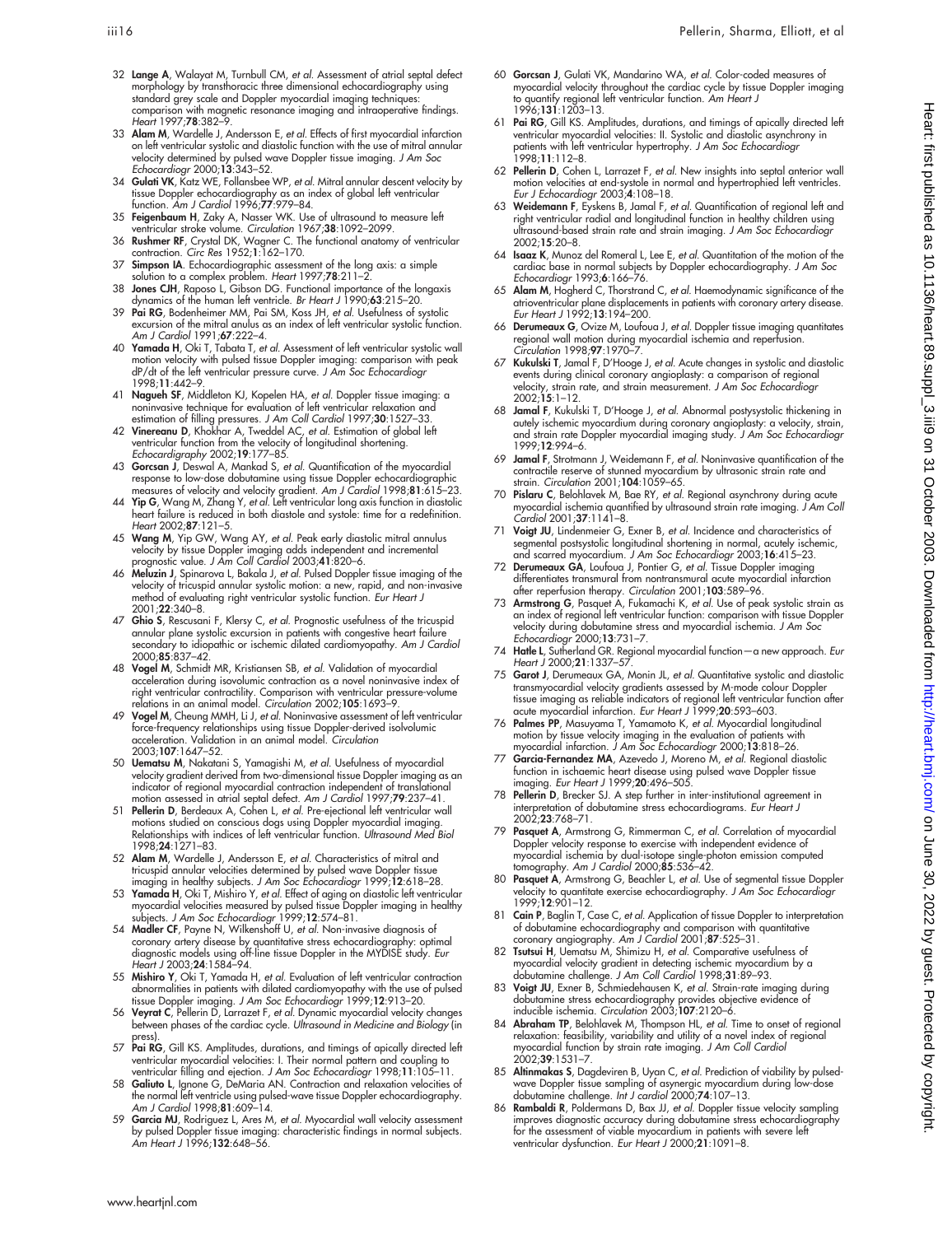- 87 Larrazet F, Pellerin D, Daou D, et al. Concordance between dobutamine Doppler tissue imaging echocardiography and rest-reinjection Tl-201 omography in myocardial hibernation. Heart 1999;82:432–7
- 88 Nishino M, Tanouchi J, Tanaka K, et al. Dobutamine stress echocardiography at 7.5 mg/kg/min using color tissue Doppler imaging Mmode sately predicts reversible dystunction early atter repertusion in patients<br>with acute myocardial infarction. Am J Cardiol 1999;**83**:340–4.
- 89 Larrazet F, Pellerin D, Prigent A, *et al.* Quantitative analysis of hibernating<br>myocardium by dobutamine tissue Doppler echocardiography. A*m J Cardio* 2001;88:418–22.
- 90 Hoffmann R, Altiok E, Nowak B, et al. Strain rate measurement by Doppler echocardiography allows improved assessment of myocardial viability in patients with depressed left ventricular function. J Am Coll Cardiol panems<br>2002;**39**:443–9.
- 91 Nagueh SF, Kopelen HA, Lim DS, et al. Tissue Doppler imaging consistently detects myocardial contraction and relaxation abnormalities, irrespective of cardiac hypertrophy, in a transgenic rabbit model of human hypertrophic cardiomyopathy. Circulation 2000;102:1346–50.
- 92 Nagueh SF, Bachinski LL, Meyer D, et al. Tissue Doppler imaging consistently detects myocardial abnormalities in patients with hypertrophic cardiomyopathy and provides a novel means tor an early diagnosis betore<br>and independently of hypertrophy. *Circulation* 2001;**104**:128–30.<br>93 **Derumeaux GA**, Mulder P, Richard V, *et al.* Tissue Doppler imaging
- differentiates physiological from pathological pressure-overload left ventricular hypertrophy in rats. Circulation 2002;105:1602-8.
- 94 Vinereanu D, Florescu N, Sculthorpe N, et al. Differentiation between pathologic and physiologic left ventricular hypertrophy by tissue Doppler assessment of long-axis function in patients with hypertrophic cardiomyopathy or systemic hypertension and in athletes. Am J Cardiol 2001;88:53–8.
- 95 **Garcia MJ**, Rodriguez L, Ares M, *et al.* Differentiation of constrictive<br>pericarditis from restrictive cardiomyopathy: assessment of left ventricular<br>diastolic velocities in longitudinal axis by Doppler tissue imaging Cardiol 1996;27:108–14.
- 96 Palka P, Lange A, Donnelly JE, et al. Differentiation between restrictive cardiomyopathy and constrictive pericarditis by early diastolic Doppler myocardial velocity gradient at the posterior wall. Circulation 2000;102:655–62.
- Koyama J, Ray-Sequin PA, Falk RH. Longitudinal myocardial function assessed by tissue velocity, strain, and strain rate tissue Doppler echocardiography in patients with AL (primary) cardiac amyloidosis. Circulation 2003;107:2446–52.
- 98 Pieroni M, Chimenti C, Ricci R, et al. Early detection of Fabry cardiomyopathy by tissue Doppler imaging. Circulation 2003;107:1978–84.
- 99 Dutka DP, Donnelly JE, Palka P, et al. Echocardiographic characterization of cardiomyopathy in Friedreich's ataxia with tissue Doppler echocardiographically derived myocardial velocity gradients. Circulation 2000;102:1276–82.
- 100 Weidemann F, Eyskens B, Mertens L, et al. Quantification of regional right and left ventricular function by ultrasonic strain rate and strain indexes in Friedreich's ataxia. Am J Cardiol 2003;91:622–6.
- 101 Yu CM, Lin H, Zhang Q, et al. High prevalence of left ventricular systolic and diastolic asynchrony in patients with congestive heart failure and normal QRS duration. Heart 2003;89:54–60.
- 102 Yu CM, Chau E, Sanderson JE, et al. Tissue Doppler echocardiographic evidence of reverse remodeling and improved synchronicity by simultaneously delaying regional contraction atter biventricular pacing<br>therapy in heart failure. *Circulation* 2002;**105**:438–45.
- 103 Ansalone G, Giannantoni P, Ricci R, et al. Doppler myocardial imaging to evaluate the effectiveness of pacing sites in patients receiving biventricular pacing. J Am Coll Cardiol 2002;39:489–99.
- 104 Cazeau S, Gras D, Lazarus A, et al. Multisite stimulation for correction of cardiac asynchrony. Heart 2000;84:579–81.
- 105 Linde C, Leclercq C, Rex S, et al. Long-term benefits of biventricular pacing in congestive heart failure: results from the multisite stimulation in cardiomyopathy (MUSTIC) study. J Am Coll Cardiol 2002;40:111-8.